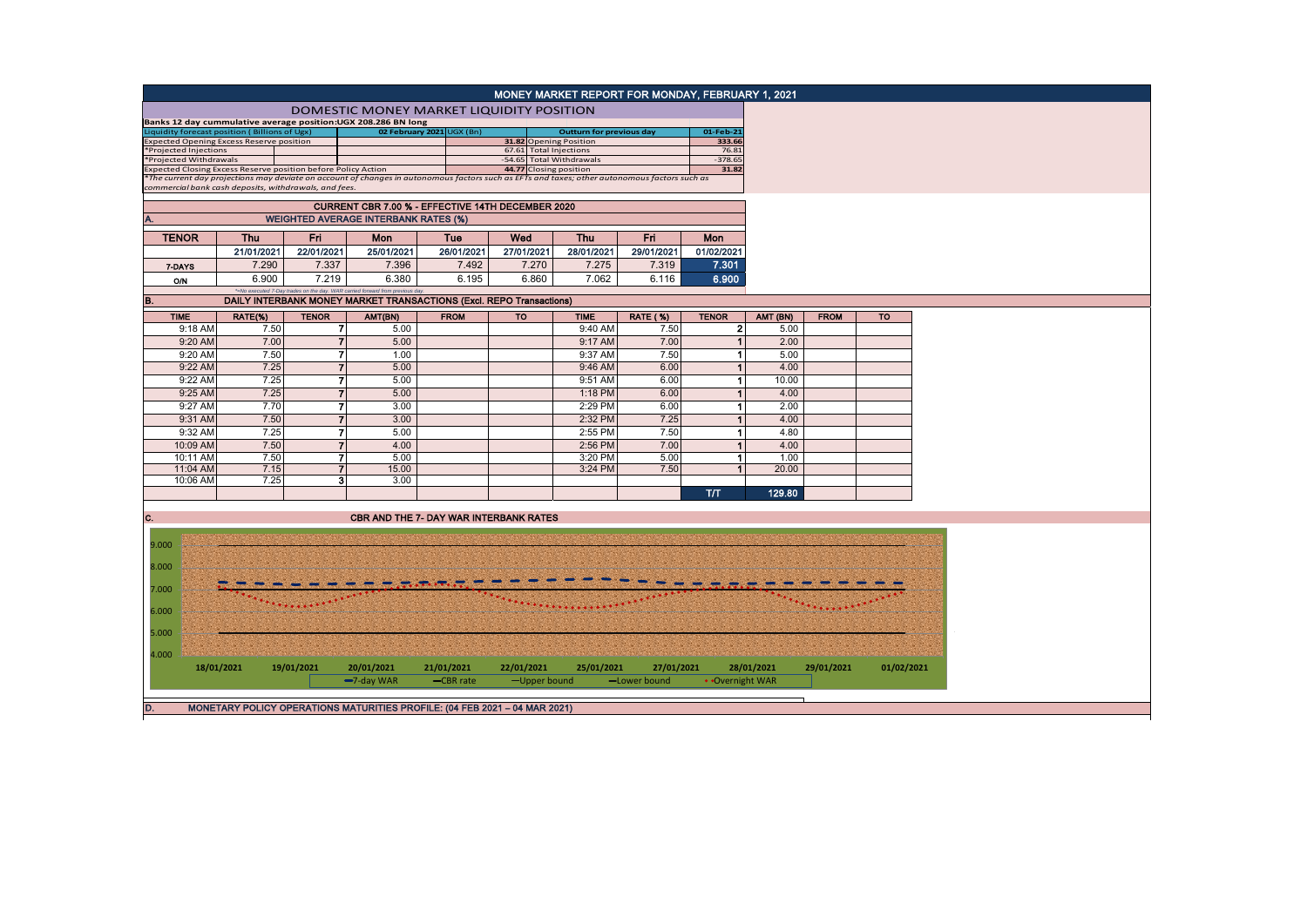| <b>DATE</b>                                                                           | <b>THUR</b>                         | <b>THUR</b>              | <b>THUR</b>                                                                                  | <b>THUR</b>     | <b>THUR</b>                 | <b>TOTAL</b>                                   |                             |                |                             |                |                             |                |                             |       |                             |                |
|---------------------------------------------------------------------------------------|-------------------------------------|--------------------------|----------------------------------------------------------------------------------------------|-----------------|-----------------------------|------------------------------------------------|-----------------------------|----------------|-----------------------------|----------------|-----------------------------|----------------|-----------------------------|-------|-----------------------------|----------------|
|                                                                                       | 04-Feb-21                           | 11-Feb-21                | 18-Feb-21                                                                                    | 25-Feb-21       | 04-Mar-21                   |                                                |                             |                |                             |                |                             |                |                             |       |                             |                |
| <b>REPO</b>                                                                           | 882.89                              | $\overline{\phantom{a}}$ | $\sim$                                                                                       | $\sim$          | $\sim$                      | 882.89                                         |                             |                |                             |                |                             |                |                             |       |                             |                |
| <b>REV REPO</b>                                                                       | $\sim$                              | $\sim$                   | $\sim$                                                                                       | $\sim$          | $\sim$                      |                                                |                             |                |                             |                |                             |                |                             |       |                             |                |
| <b>DEPO AUCT</b>                                                                      | 7.00                                |                          | 139.38                                                                                       | 65.50           |                             | 211.88                                         |                             |                |                             |                |                             |                |                             |       |                             |                |
| <b>TOTALS</b>                                                                         | 889.89                              | $\sim$                   | 139.38                                                                                       | 65.50           |                             | 1.094.77                                       |                             |                |                             |                |                             |                |                             |       |                             |                |
| Total O/S Deposit Auction balances held by BOU up to 25 MARCH 2021: UGX 369 BN        |                                     |                          |                                                                                              |                 |                             |                                                |                             |                |                             |                |                             |                |                             |       |                             |                |
|                                                                                       |                                     |                          | Total O/S Repo. Reverse Repo & Deposit Auction balances held by BOU; UGX 1.251 BN            |                 |                             |                                                |                             |                |                             |                |                             |                |                             |       |                             |                |
| (Ei) STOCK OF TREASURY SECURITIES                                                     |                                     |                          |                                                                                              |                 | EII)                        | <b>MONETARY POLICY MARKET OPERATIONS</b>       |                             |                |                             |                |                             |                |                             |       |                             |                |
|                                                                                       | LAST TBIILS ISSUE DATE: 28-JAN-2021 |                          |                                                                                              |                 |                             | (VERTICAL REPOS, REV-REPOS & DEPOSIT AUCTIONS) |                             |                |                             |                |                             |                |                             |       |                             |                |
| On-the-run O/S T-BILL STOCKs (Billions-UGX)                                           |                                     |                          | 6,016.903                                                                                    | 02/02/2021      | OMO                         | <b>ISSUE DATE</b>                              | <b>AMOUNT</b>               | <b>WAR</b>     | <b>RANGE</b>                | <b>TENOR</b>   |                             |                |                             |       |                             |                |
| On-the-run O/S T-BONDSTOCKs(Billions-UGX)                                             |                                     |                          | 17,447.185                                                                                   | 02/02/2021 REPO |                             | $03$ -Dec                                      | 810.00                      | 7.000          |                             | $\overline{7}$ |                             |                |                             |       |                             |                |
| <b>TOTAL TBILL &amp; TBOND STOCK- UGX</b>                                             |                                     |                          | 23,464.088                                                                                   |                 | <b>DAUT</b>                 | 03-Dec                                         | 49.97                       | 7.254          |                             | 28             |                             |                |                             |       |                             |                |
| O/S=Outstanding                                                                       |                                     |                          |                                                                                              |                 | <b>DAUT</b>                 | $03$ -Dec                                      | 44.94                       | 7.503          |                             | 56             |                             |                |                             |       |                             |                |
| <b>MATURITY</b>                                                                       | <b>TOTAL STOCK YTM (%)</b>          |                          | <b>CHANGE IN</b>                                                                             |                 | <b>REPO</b>                 | 10-Dec                                         | 439.00                      | 7.000          |                             | $\overline{7}$ |                             |                |                             |       |                             |                |
|                                                                                       | (BN UGX)                            | AT CUT OFF*              | <b>YTM</b> (+/-)                                                                             |                 | <b>DAUT</b>                 | 10-Dec                                         | 45.94                       | 7.340          |                             | 28             |                             |                |                             |       |                             |                |
| 91                                                                                    | 87.10                               | 8.002                    | $-0.711$                                                                                     |                 | <b>DAUT</b>                 | 10-Dec                                         | 6.92                        | 7.503          |                             | 56             |                             |                |                             |       |                             |                |
| 182                                                                                   | 475.15                              | 10.713                   | $-0.283$                                                                                     |                 | <b>REVREPO</b>              | 15-Dec                                         | 558.00                      | 7.000          |                             | $\overline{2}$ |                             |                |                             |       |                             |                |
| 364                                                                                   | 5,454.66                            | 13.224                   | $-1.126$                                                                                     |                 | <b>REPO</b>                 | 21-Dec                                         | 348.50                      | 7.000          |                             | 3              |                             |                |                             |       |                             |                |
| 2YR                                                                                   | $\overline{\phantom{a}}$            | 15.250                   | 0.700                                                                                        |                 | <b>REPO</b>                 | 24-Dec                                         | 350.00                      | 7.000          |                             | $\overline{7}$ |                             |                |                             |       |                             |                |
| 3YR                                                                                   |                                     | 15.750                   | 0.250                                                                                        |                 | <b>DAUT</b>                 | 24-Dec                                         | 68.31                       | 7.590          |                             | 56             |                             |                |                             |       |                             |                |
| 5YR                                                                                   | 2,131.05                            | 16.500                   | 1.600                                                                                        |                 | <b>REVREPO</b>              | 28-Dec                                         | 963.00                      | 7.000          |                             | 3              |                             |                |                             |       |                             |                |
| 10YR                                                                                  | 8,182.54                            | 16.150                   | 0.150                                                                                        |                 | <b>REVREPO</b>              | 31-Dec                                         | 384.00                      | 7.000          |                             | $\overline{4}$ |                             |                |                             |       |                             |                |
| 15YR                                                                                  | 6,344.24                            | 16.500                   | 1.200                                                                                        |                 | <b>REPO</b>                 | $12 - Jan$                                     | 497.00                      | 7.000          |                             | $\overline{3}$ |                             |                |                             |       |                             |                |
| 20YR                                                                                  | 789.35                              | 17.500                   |                                                                                              |                 | <b>REPO</b>                 | 20-Jan                                         | 621.00                      | 7.000          |                             | $\overline{1}$ |                             |                |                             |       |                             |                |
| Cut OFF is the lowest price/ highest yield that satisfies the auction awarded amount. |                                     |                          |                                                                                              |                 | <b>REPO</b>                 | 21-Jan                                         | 355.00                      | 7.000          |                             | $\overline{7}$ |                             |                |                             |       |                             |                |
|                                                                                       |                                     |                          |                                                                                              |                 | <b>DAUT</b>                 | 21-Jan                                         | 69.89                       | 7.312          |                             | 28             |                             |                |                             |       |                             |                |
|                                                                                       |                                     |                          |                                                                                              |                 | <b>DAUT</b>                 | 21-Jan                                         | 100.92                      | 7.623          |                             | 56             |                             |                |                             |       |                             |                |
|                                                                                       |                                     |                          |                                                                                              |                 | <b>REPO</b>                 | 27-Jan                                         | 191.00                      | 7.000          |                             | $\overline{1}$ |                             |                |                             |       |                             |                |
|                                                                                       |                                     |                          |                                                                                              |                 | <b>REPO</b>                 | 28-Jan                                         | 493.00                      | 7.000          |                             | $\overline{7}$ |                             |                |                             |       |                             |                |
|                                                                                       |                                     |                          |                                                                                              |                 | <b>DAUT</b>                 | 28-Jan                                         | 65.14                       | 7.302          |                             | 28             |                             |                |                             |       |                             |                |
|                                                                                       |                                     |                          |                                                                                              |                 | <b>DAUT</b>                 | 28-Jan                                         | 54.47                       | 7.593          |                             | 56             |                             |                |                             |       |                             |                |
|                                                                                       |                                     |                          |                                                                                              |                 | <b>REPO</b>                 | 01-Feb                                         | 389.00                      | 7.000          |                             | 3              |                             |                |                             |       |                             |                |
| н.                                                                                    |                                     |                          | DAILY SECONDARY MARKET QUOTES (On-the-run GOVERNMENT TREASURY SECURITIES -End of Day Quotes) |                 | WAR-Weighted Average Rate   |                                                |                             |                |                             |                |                             |                |                             |       |                             |                |
|                                                                                       |                                     |                          | <b>T-BILLS</b>                                                                               |                 |                             |                                                |                             |                |                             |                | <b>TBONDS</b>               |                |                             |       |                             |                |
| <b>TENOR</b>                                                                          |                                     | 91 DR                    | <b>182 DR</b>                                                                                | 364 DR          |                             |                                                | 2YR YTM                     |                | <b>3YR YTM</b>              |                | 5YR YTM                     |                | 10YR YTM                    |       | 15YR YTM                    |                |
| COUPON                                                                                | 0.000%                              |                          | 0.000%                                                                                       |                 | 0.000%                      |                                                | 11.000%                     |                | 14.000%                     |                | 16.625%                     |                | 17.000%                     |       | 14.250%                     |                |
| <b>MATURITY DATE</b>                                                                  | 29-Apr-21                           |                          | 29-Jul-21<br><b>BID/ASK</b><br><b>BID/ASK</b>                                                |                 | 27-Jan-22<br><b>BID/ASK</b> |                                                | 13-Apr-23<br><b>BID/ASK</b> |                | 18-Jan-24<br><b>BID/ASK</b> |                | 27-Aug-26<br><b>BID/ASK</b> |                | 03-Apr-31<br><b>BID/ASK</b> |       | 22-Jun-34<br><b>BID/ASK</b> |                |
| <b>DFCU</b>                                                                           | 8.20                                | 8.10                     | 9.60                                                                                         | 9.50            | 11.60                       | 11.50                                          | 15.00                       | 14.90          | 15.05                       | 14.95          | 16.00                       | 15.90          | 16.50                       | 16.40 | 16.50                       | 16.40          |
|                                                                                       | 8.05                                | 7.95                     | 10.80                                                                                        | 10.70           | 12.95                       | 12.85                                          | 14.20                       | 14.10          | 15.20                       | 15.10          | 15.69                       | 15.59          | 16.20                       | 16.10 | 16.35                       | 16.25          |
| <b>ABSA</b>                                                                           | 8.00                                | 7.90                     | 10.70                                                                                        | 10.60           | 12.90                       | 12.80                                          | 14.20                       | 14.10          | 15.20                       | 15.10          | 15.70                       | 15.60          | 16.15                       | 16.05 | 16.25                       | 16.15          |
| CRDU<br><b>HFBU</b>                                                                   | 8.00                                | 7.90                     | 10.60                                                                                        | 10.50           | 12.95                       | 12.85                                          | 14.20                       | 14.10          | 15.25                       | 15.15          | 15.85                       | 15.75          | 16.25                       | 16.15 | 16.35                       | 16.25          |
|                                                                                       |                                     |                          |                                                                                              |                 |                             |                                                |                             |                |                             |                | 15.70                       | 15.60          | 16.25                       | 16.15 | 16.35                       | 16.25          |
| <b>SCBU</b>                                                                           | 8.05                                | 7.95                     | 10.75                                                                                        | 10.65           | 12.95                       | 12.85                                          | 14.20                       | 14.10          | 15.20                       | 15.10          |                             |                |                             |       |                             |                |
| <b>STBB</b>                                                                           | 9.00                                | 8.90<br>7.98             | 11.00<br>10.80                                                                               | 10.90           | 13.15                       | 13.05<br>12.87                                 | 14.50                       | 14.40<br>14.30 | 15.50                       | 15.40          | 16.35                       | 16.25<br>15.90 | 16.45                       | 16.35 | 16.50                       | 16.40<br>16.38 |
| <b>RODA</b>                                                                           | 8.08                                |                          |                                                                                              | 10.70           | 12.97                       |                                                | 14.40                       |                | 15.57                       | 15.45          | 16.00                       |                | 16.24                       | 16.14 | 16.48                       |                |
| 8.20<br>Av. Bid                                                                       |                                     | 10.61                    |                                                                                              | 12.78           |                             | 14.39                                          |                             | 15.28          |                             | 15.90          |                             | 16.29          |                             | 16.40 |                             |                |
| 8.10<br>Av. Ask                                                                       |                                     | 10.51                    |                                                                                              | 12.68           |                             | 14.29                                          |                             | 15.18          |                             | 15.80          |                             | 16.19          |                             | 16.30 |                             |                |
| <b>Sec Mkt Yield</b>                                                                  | 8.147                               |                          | 10.557<br>11.00                                                                              |                 | 12.731<br>13.15             |                                                | 14.336<br>15.00             |                | 15.230                      |                | 15.849                      |                | 16.241                      |       | 16.347                      |                |
| BestBid                                                                               | 9.00<br>7.90                        |                          |                                                                                              |                 |                             |                                                |                             |                | 15.57                       |                | 16.35                       |                | 16.50                       |       | 16.50                       |                |
| <b>BestAsk</b>                                                                        |                                     |                          | 9.50                                                                                         |                 | 11.50                       |                                                |                             | 14.10<br>14.95 |                             |                | 15.59<br>16.05              |                |                             |       | 16.15                       |                |